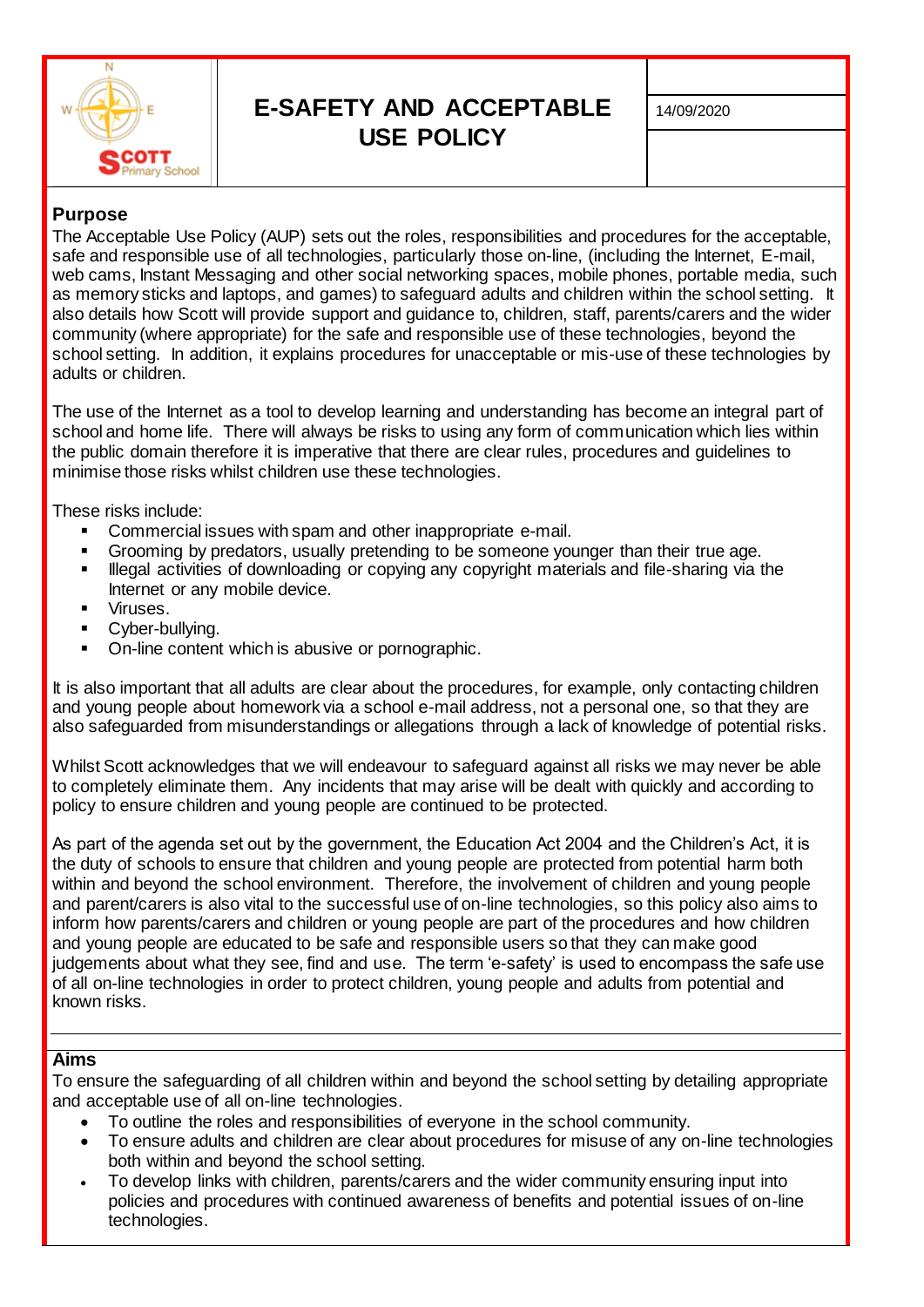# **Teaching and Learning and Appropriate Use**

### **Appropriate use by staff or adults**

Staff members have access to the network so that they can access age appropriate resources for their classes and create folders for saving and managing resources. They have a password to access a filtered Internet service and know that this should not be disclosed to anyone and they should not leave a computer or other device unattended whilst they are logged in.

All staff will receive a copy of the Acceptable Use Policy and a copy of the Acceptable Use Rules, which will need to be signed and will be kept under file. The Acceptable Use Rules will be displayed prominently around the school as a reminder that staff members need to safeguard against potential allegations and a copy of this policy is provided to all staff for home use.

When accessing any aspects of the School website from home, the same Acceptable Use Rules will apply.

#### **In the event of inappropriate use**

If a member of staff is believed to misuse the Internet in an abusive or illegal manner, a report must be made to the Headteacher immediately and then the complaints procedure and the Child Protection Policy must be followed to deal with any misconduct and all appropriate authorities contacted, e.g. LADO.

In the lesser event of misuse or accidental misuse refer to appendices for a list of actions relating to the scale of misuse.

# **Appropriate use by children and young people**

Acceptable Use Rules and the letter for children and young people and parents/carers detail how children and young people are expected to use the Internet and other technologies within school or other settings, which includes downloading or printing of any materials. The rules are there for children and young people to understand what is expected of their behaviour and attitude when using the Internet which then enables them to take responsibility for their own actions. For example, knowing what is polite to write in an e-mail to another child or understanding what action to take should there be the rare occurrence of sighting unsuitable material. This also includes the deliberate searching for inappropriate materials and the consequences for doing so.

We want our parents/carers to support our rules with their child or young person, which is shown by signing the E-Safety Rules together so that it is clear to the school, the rules are accepted by the child or young person with the support of the parent/carer. This is carried out at the beginning of every academic year. This is also intended to provide support and information to parents/carers when children and young people may be using the Internet beyond school. Children are reminded of the acceptable rules of e-safety each term.

If parents request any help we will assist where possible and direct them to informative websites such as 'KnowITAll for Parents' and 'CEOP'.

The downloading of materials, for example, music files and photographs need to be appropriate and 'fit for purpose' based on research for work and be copyright free.

In the event that a child or young person accidentally accesses inappropriate materials or displays an image or text that is not appropriate the child will report this to an adult immediately and take appropriate action to hide the screen (using the Shield) or close the window. All children will be taught explicitly how to do this.

The Computer should remain locked during the remainder of the lesson & should only be unlocked and reviewed when children have been removed from the class. The E=Safety/ICT Lead and the Headteacher should be informed and the incident should be logged.

We adopt the 'never blame the child for accidentally accessing inappropriate materials' culture, in the event that they have accidentally accessed something.

#### **In the event of inappropriate use**

*How will infringements be handled? When a student or staff member infringes the E-Safety Policy, the final decision on the level of sanction will be at the discretion of the Head Teacher. The following are provided as exemplification only:*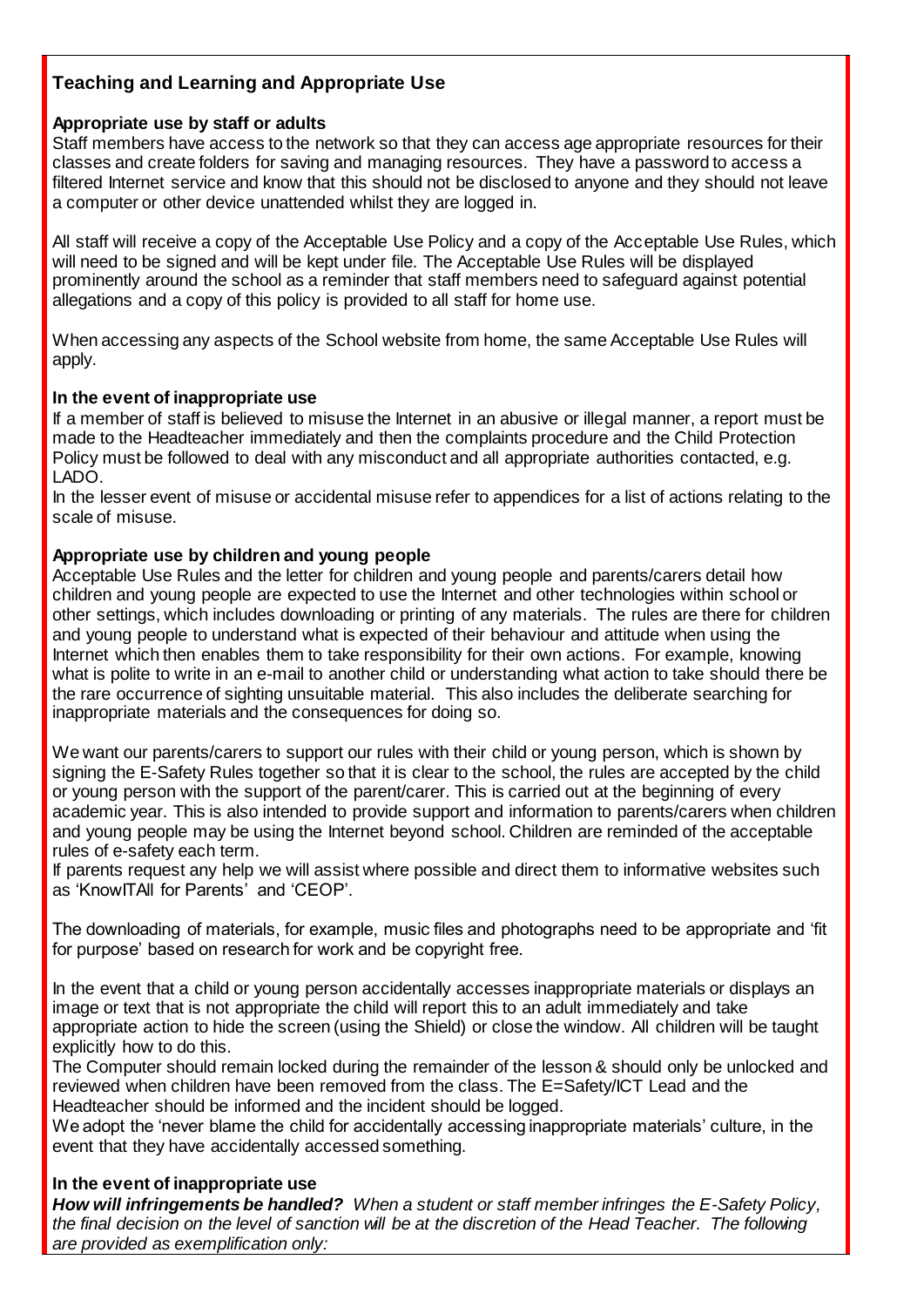# **Students**

# **1. Category A infringements**

- Use of non-educational sites during lessons
- Unauthorised use of email
- Use of unauthorised instant messaging/social networking sites
- *(Possible sanctions: referred to class teacher /E-Safety Co-ordinator)*

# **2. Category B infringements:**

- Continued use of non-educational sites during lessons after being warned
- Continued unauthorised use of email after being warned
- Continued use of unauthorised instant messaging/chatrooms, social networking sites, News Groups
- Corrupting or destroying others' data without notifying a member of staff of it
- Accidentally accessing offensive material and not logging off or notifying a member of staff of it.
- *(Possible sanctions: referred to class teacher/E-Safety Co-ordinator/senior teacher/removal of Internet access rights for a period /contact with parent).*

# **3. Category C infringement:**

- Deliberately corrupting or destroying someone's data, violating privacy of others
- Sending an email or MSN message that is regarded as offensive, harassment or of a bullying nature (one-off)
- Deliberately trying to access offensive or pornographic material
- Any purchasing or ordering of items over the Internet
- Transmission of commercial or advertising material
- *(Possible Sanctions: referred to Class teacher/E-Safety Co-ordinator/Head Teacher/removal of Internet and/or Learning Platform access rights for a period/contact with parents/removal of equipment).*

# **4. Category D infringements:**

- Continued sending of emails or MSN messages regarded as offensive, harassment or of a bullying nature after being warned
- Deliberately accessing, downloading and disseminating any material deemed offensive, obscene, defamatory, racist, homophobic or violent
- Use or transmission of material that infringes the copyright of another person or infringes the conditions of the Data Protection Act, revised 2018
- Bringing the school name into disrepute.
- *(Possible Sanctions – referred to Head Teacher/Contact with parents/possible exclusion/removal of equipment/refer to Community Police Office/LA E-Safety Co-ordinator).*

# **Staff**

# **Category A infringement (Misconduct)**

- Excessive use of internet for personal activities not related to professional development eg online shopping, personal email, instant messaging etc
- Misuse of first level data security eg wrongful use of passwords
- Breaching copyright or license eg installing unlicensed software on network
- Acting in an unprofessional manner on social networking sites eg Facebook to gossip about, bully, abuse or insult others in the school community.
- To publish school information, photographs or other similar material on social networking sites without permission from the Head Teacher.
- *(Sanction – referred to line E Safety Co-ord/Head Teacher/warning given).*

# **Category B (Gross Misconduct)**

- Serious misuse of, or deliberate damage to, any school/Council computer hardware or software
- Any deliberate attempt to breach data protection or computer security rules
- Deliberately accessing, downloading and disseminating any material deemed offensive, obscene, defamatory, racist, homophobic or violent
- Use or transmission of material which infringes the copyright of another person or infringes the conditions of the Data Protection Act, revised 2018
- Bringing the school name into disrepute
- *(Sanction – referred to Headteacher/Governors and follow school disciplinary procedures;*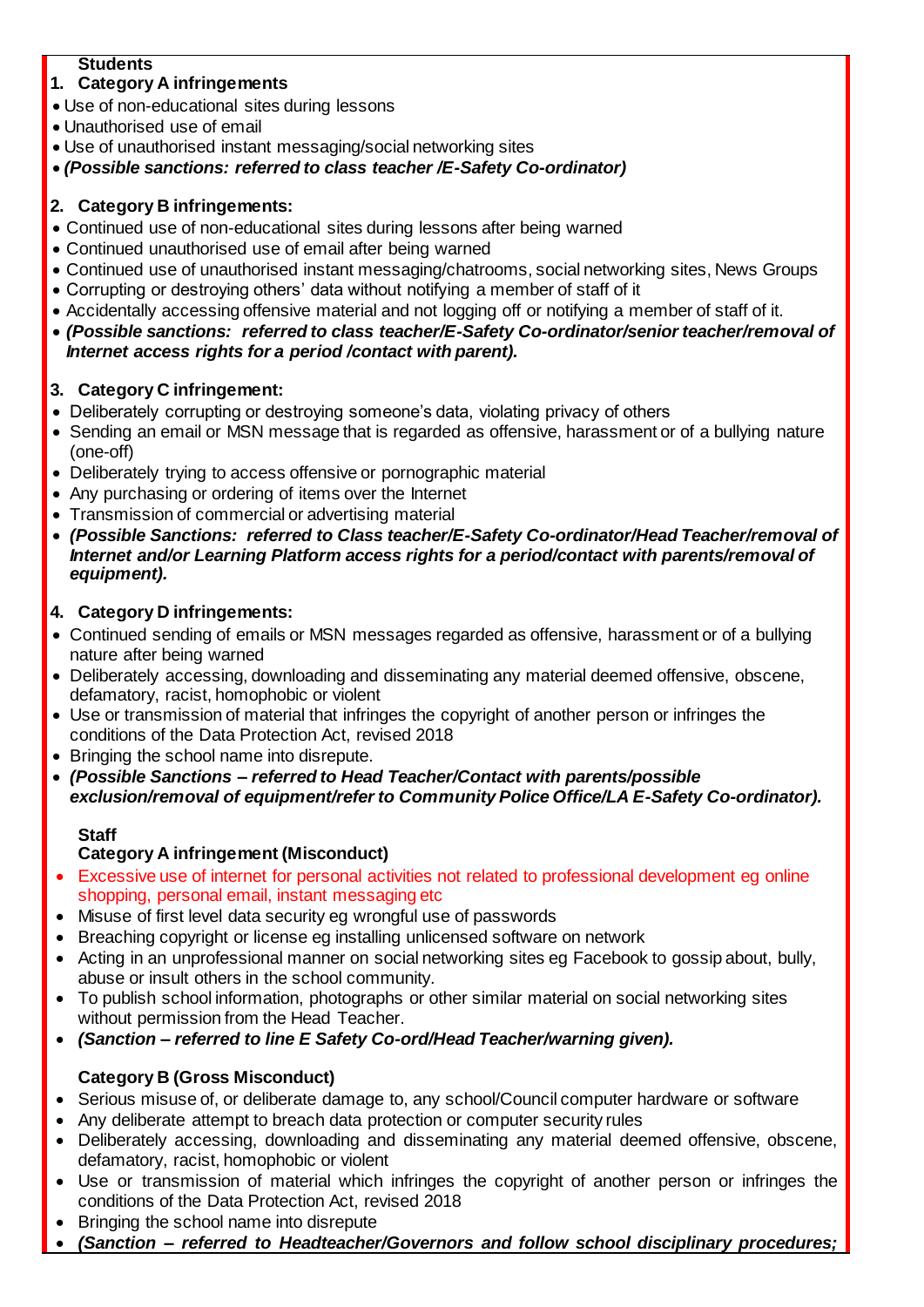# *report to AL Personnel/Human Resources, report to Police)*

# **E Safety - safeguarding actions:**

- Remove the PC to a secure place to ensure that there is no further access to the PC or laptop and preserve any evidence
- Instigate an audit of all ICT equipment by an outside agency such as the school's ICT managed service providers – to ensure there is no risk of students accessing inappropriate materials in the school
- Identify the precise details of the material.
- If a member of staff commits an exceptionally serious act of gross misconduct they should be instantly suspended. Normally though, there will be an investigation before disciplinary action is taken for any alleged offence. As part of that the member of staff will be asked to explain their actions and these will be considered before any disciplinary action is taken.
- Schools are likely to involve external support agencies as part of these investigations eg an ICT technical support service to investigate equipment and data evidence, the Local Authority Human Resources team.

# **E-SAFETY: Child Pornography Found**

In the case of child pornography being found, the member of staff should be **immediately suspended** and the Police should be called.

Anyone may report any inappropriate or potentially illegal activity or abuse with or towards a child online to the Child Exploitation and Online Protection Centre (CEOP): [http://www.ceop.gov.uk/reporting](http://www.ceop.gov.uk/reporting%20abuse.html)  [abuse.html](http://www.ceop.gov.uk/reporting%20abuse.html)

### **INCIDENT REPORTING**

It is the responsibility of all staff to report e-safety or e-security incidents to the E-Safety/ICT Coordinator or Headteacher so that they can be dealt with effectively and in a timely manner in order to minimise any impact on school.

The E-Safety Co-ordinator will maintain an Incident Log. This log shall capture the following information: Incident date, description of occurrence, immediate corrective action, further action, legal implications, closed date.

The Incident Log will be reviewed by the Head Teacher and the risk assessment shall be updated in light of new incidents.

Procedures for report abusive content on social media sites can be found attached to the policy. These are published by NAHT and are called Appendix 2: Procedures for Reporting Abusive Content on Social Media Sites.

#### **The curriculum and tools for Learning**

#### **Internet use**

At Scott we teach our children and young people how to use the Internet safely and responsibly, for researching information, exploring concepts, deepening knowledge and understanding and communicating effectively in order to further learning, through ICT and/or PSHE lessons where the following concepts, skills and competencies have been taught by the time they are in Year 6:

- Internet literacy (how to navigate safely, conduct safe searches, filter relevant sites and information)
- making good judgements about websites and e-mails received
- knowledge of risks such as viruses and opening mail from a stranger
- access to resources that outline how to be safe and responsible when using any on-line technologies eg 'U Think You Know' website
- knowledge of copyright and plagiarism issues
- file-sharing and downloading illegal content
- uploading information know what is safe to upload and not upload personal information, including photographs of themselves
- where to go for advice and how to report abuse
- Wellbeing and mental health when using the internet

When appropriate in relation to e-safety we use the [www.thinkuknow.co.uk](http://www.thinkuknow.co.uk/) resources for KS1 and KS2.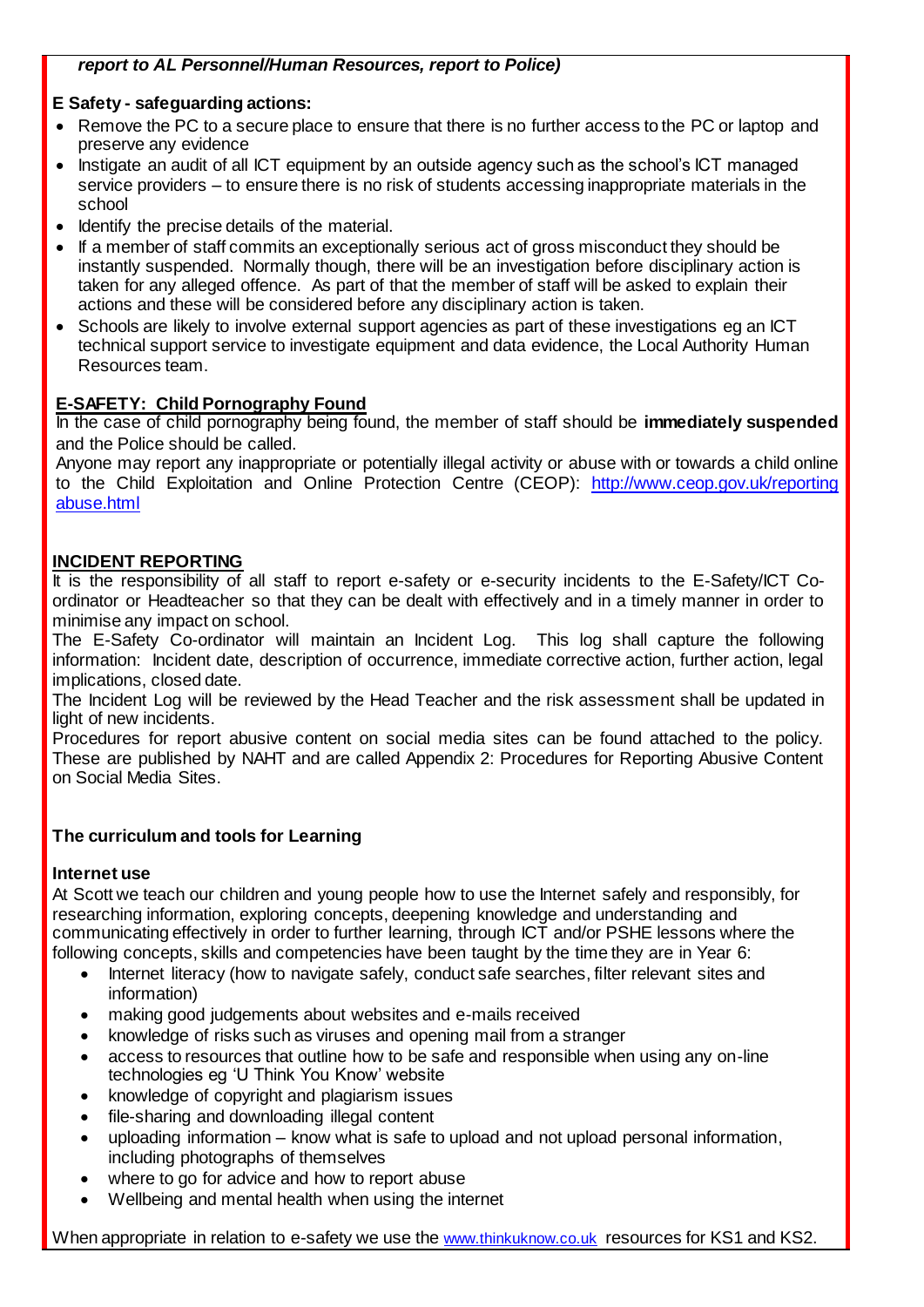These skills and competencies are taught within the curriculum so that children and young people have the security to explore how on-line technologies can be used effectively, but in a safe and responsible manner, for example:

Personal safety – ensuring information uploaded to web sites and e-mailed to other people does not include any personal information including:

- full name (first name is acceptable, without a photograph)
- address
- telephone number
- e-mail address
- school
- clubs attended and where
- age or DOB
- names of parents
- routes to and from school
- identifying information, e.g. I am number 8 in the Youth Football Team

Photographs should only be uploaded on the approval of a member of staff or parent/carer and should only contain something that would also be acceptable in 'real life'. Parents / carers all sign a letter of consent to give permission for their child's photograph to be taken. Parents/carers should monitor the content of photographs uploaded. Any Images of children and young people will be stored on a secure school network in line with the data protection act.

Staff or adults need to ensure they consider the risks and consequences of anything they or their children and young people may post to any web or social networking sites, as inappropriate comments or images can reflect poorly on an individual and can affect future careers. Parents are all informed that they are not allowed to upload photographs of other people's children onto any social media sites.

#### **E-mail use**

As part of the KS2 curriculum children are taught different ways of communicating and using ICT to share and present information in different forms. Where appropriate children are taught about the safety aspects of e-mailing.

When at home parents/carers are encouraged to be involved with the monitoring of E-mail usage although the best approach with children and young people is to communicate about who they may be talking to and assess risks together.

#### **Video-conferencing**

Children need to ask for permission from a member of staff or adult to use this facility both in and beyond school and should only undertake video conferencing when supervised by an adult. Taking images via a web cam will follow the same procedures as taking images with a digital or video camera Children need to tell an adult immediately of any inappropriate use by another child or adult. (This is part of the Acceptable Use Rules.)

#### **Photographs**

The term 'image' refers to the taking of video footage or photographs via any camera or other technology, e.g. a mobile phone. When in school there is access to:

- digi blues/flip cameras
- digital cameras/web cameras
- IPads
- Laptops with webcams

The sharing of photographs via the school website or any other means on-line will only occur after permission has been given by a parent/carer which is updated annually.

Any photographs or video clips uploaded will not have a file name of a child, especially where these may be uploaded to a school website.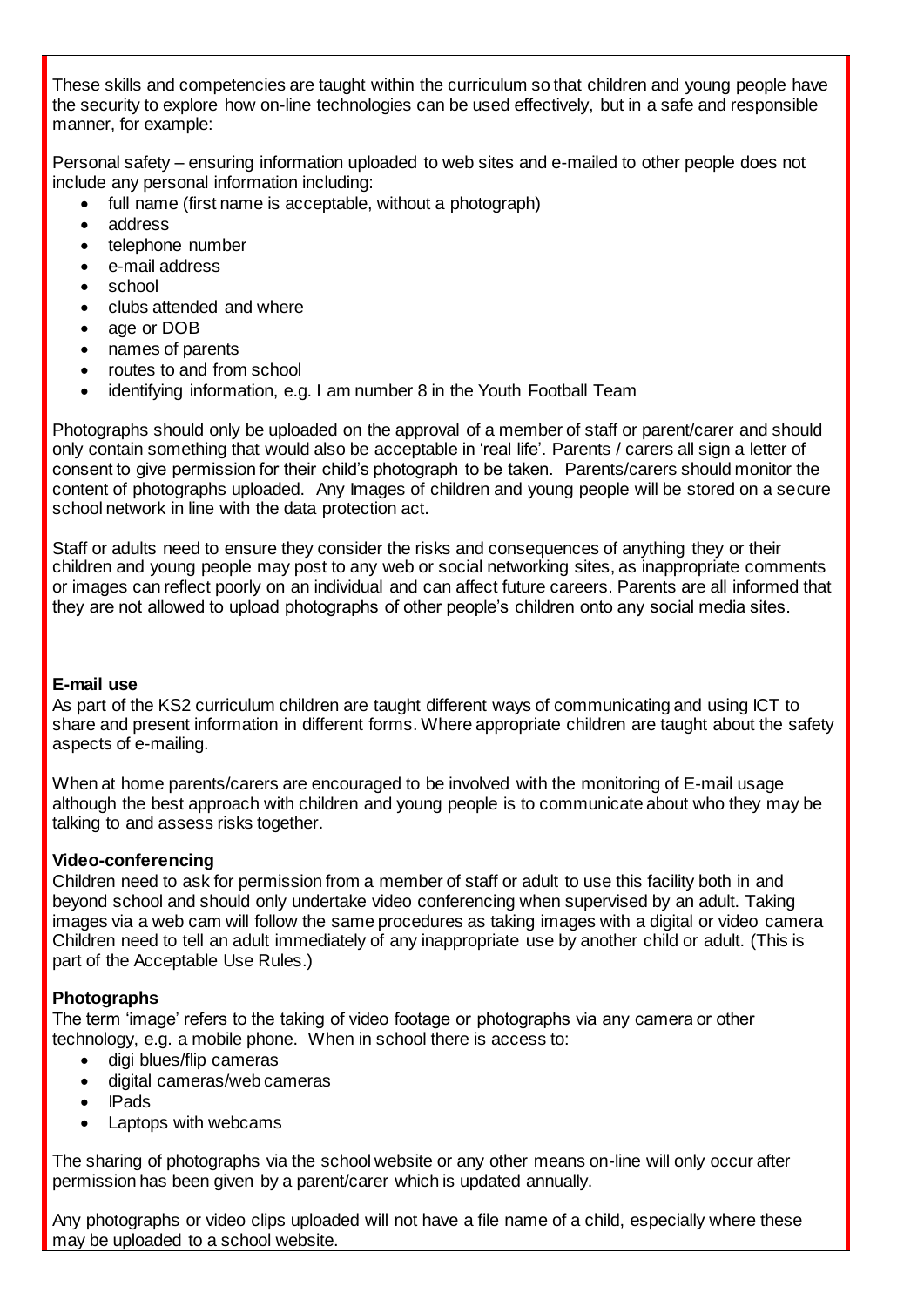Photographs should only ever include the child's first name (although Child Protection Guidance states either a child's name or a photograph but not both.) If it is possible we prefer to have Group photographs rather than pictures of individual children.

Any photographs taken will not be of any compromising positions or in inappropriate clothing, e.g. swimming kit.

The photos taken will be for the parents, or for use on the school website, school documentation and displays. Back up copies are kept on the school secure network area*.*

### **Mobile phones and other technologies**

The use of mobile phones or PDAs will not be allowed in our school, or on school grounds whilst in charge of children. Lockable lockers are provided for all staff/visitors and mobile phones should be kept in them during contact time with the children. The exception being for emergencies during an after school club, on a trip or residential visit where staff will use the school mobile phones, not their personal phones to make contact. Children in years 5 and 6 can bring phones to school. They are secured away as children enter school in the teacher cupboard and are handed out when children are dismissed at the end of each day,

- **Staff members are not allowed to use their personal numbers to contact children and young people under any circumstances.**
- **Staff members are not allowed to transfer any school information relating to children to their own personal e-mail account or to pass this information to a third party. In addition, they must not issue their personal e-mail address to parents or pupils.**
- **Staff must ensure that any data that is taken offsite must be stored on an encrypted memory device.**

#### **Filtering and safeguarding measures**

The school uses Lightspeed Filtering as it's filter system, all children's profiles whilst using any computer within the school are set at a level so that inappropriate content is filtered. **All** filtering should be set to 'No Access' within any setting and then controlled via:

- Portal Control (controls filtering at local site level) which controls individual access to the Internet.
- Local Control controls access to websites and provides the option to add to a 'restricted list'.

Anti-virus and anti-spyware software (Windows) is used on all network and stand alone PCs or laptops and is updated on a regular basis.

A firewall ensures information about our children and young people and the school cannot be accessed by unauthorised users.

Children use a search engine that is age appropriate such as Google Schools.

Links or feeds to e-safety websites are provided.

The wireless network has an Encryption code this will help prevent hacking.

#### **Monitoring**

Teachers monitor the use of the Internet during lessons and also monitor the use of e-mails from school, the ICT link Governor & the ICT Technician will also undertake analysis of blocked sites from the Lightspeed logs. The ICT Leader will monitor if teachers are raising the agreed e-safety awareness as part of the curriculum

# **Links to Other Policies**

# *Complaints Policy*

Please refer to the Complaints Policy for the procedures in order to deal with any incidents that occur as a result of using personal mobile or e-mail technologies which may result in an allegation of misuse or